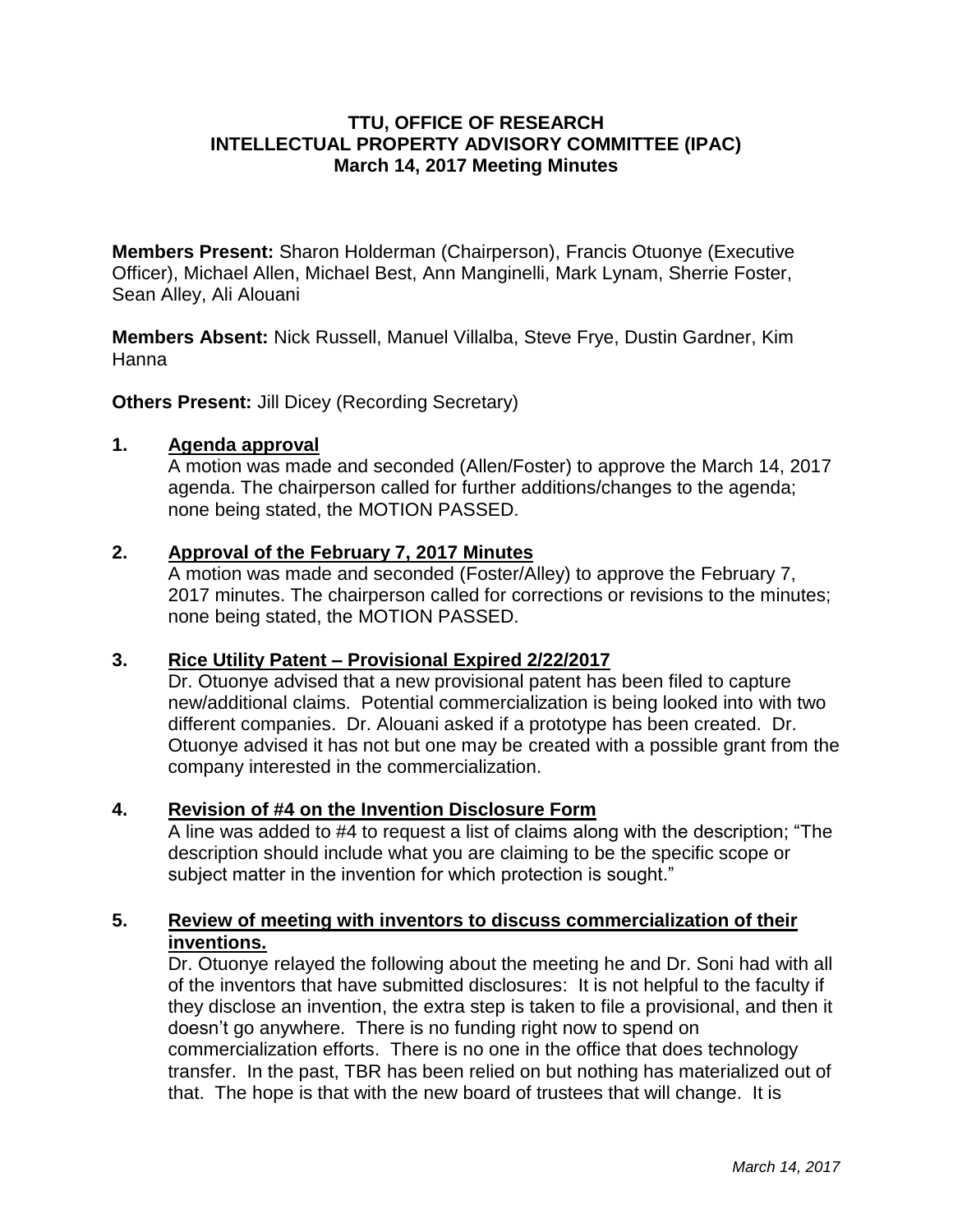understood that there is a committee that will be in charge of research and he and Dr. Soni would like to meet with that committee and ask them if there are ways that they could help with commercialization of some of the inventions in our portfolio. The meeting with the inventors was to find out if they could give leads to companies that might be interested in commercializing their inventions. They were also asked at that time if they could provide a one-page description of their invention that could be shared with individuals within, and outside of, our campus. Dr. Otuonye handed out examples from Oak Ridge National Lab and Brookhaven (see attached) showing how a brief description is outlined and then that description can be circulated to assist in finding entities that would be interested in commercializing the product. This is the only way that was found to help in moving the inventions forward. If anyone has any other ideas, please let him know.

Michael Allen advised that everyone on this committee is from academics. He suggested adding someone to the committee that has had patents and has gone through the process and possibly has connections to industry and manufacturing. Dr. Otuonye agreed that would be a good idea but the challenge would be to identify that person. Michael Allen advised he knows of a couple of people that meet the criteria and have several patents that he can reach out to. Dr. Otuonye asked if the committee could reach out to them and ask them to review the disclosures in our portfolio; perhaps in an advisory role.

Sharon Holderman advised that the committee can invite guests anytime to the meetings. If they are to join the committee, the committee policy would have to be changed. Also, anyone brought in to review disclosure would have to sign non-disclosure agreements.

Dr. Otuonye advised he would be willing to reach out to anyone the committee suggests before the next meeting. He asked that any names and contact information be forwarded to him.

## **6. Annual Report**

Sharon Holderman handed out copies of the 2016-2017 annual report that she has completed. The report follows the same format as previous years. A couple of minor changes were noted and the new disclosure from Cynthia Rice will be added.

#### **7. Such other matters**

No other matters were brought forward.

#### **6. Adjournment**

A motion to adjourn was made and seconded (Best/Allen); the meeting was adjourned at 11:48.